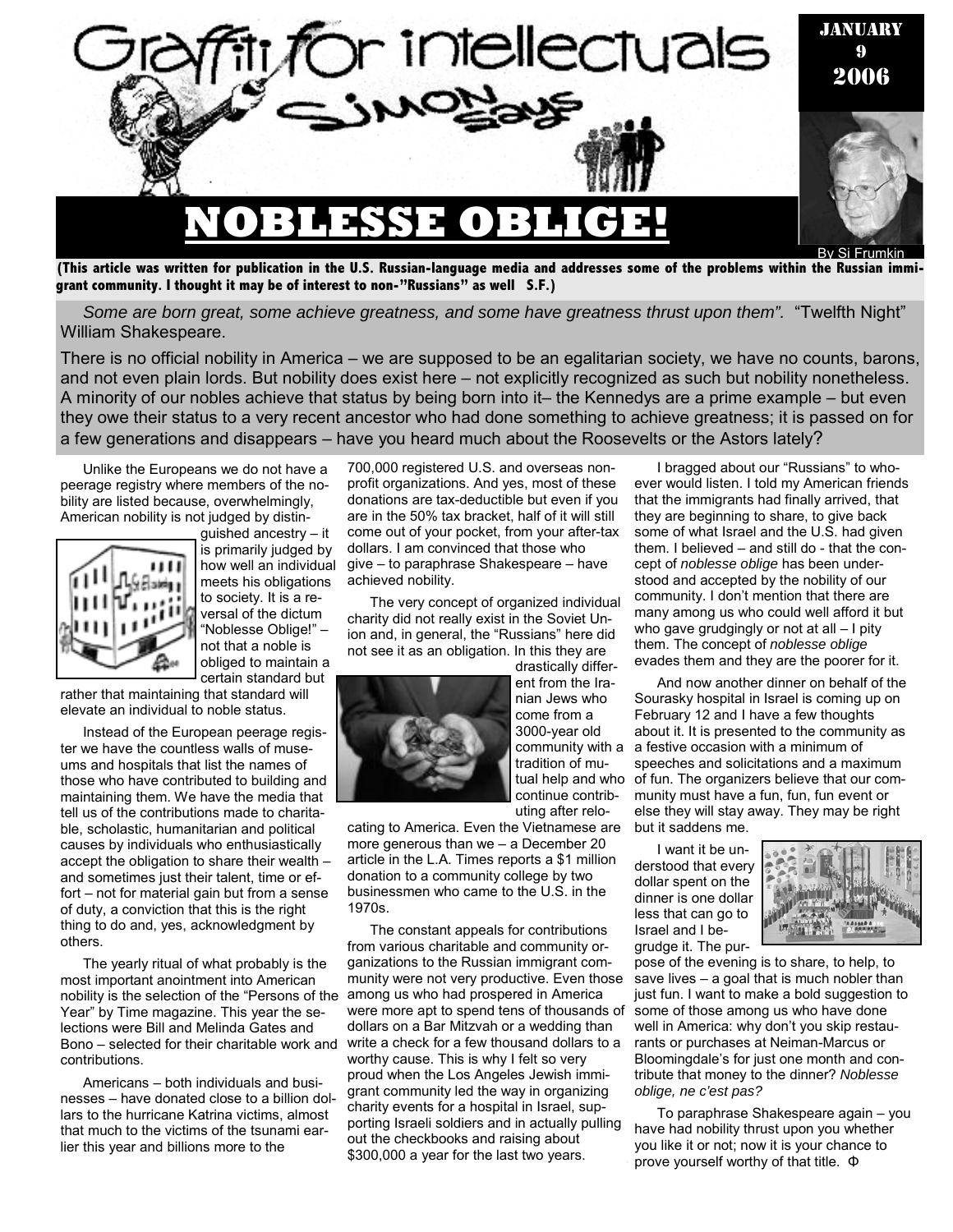## **Let My People In! by Michael Freund, J'lem Post, 11/2/2005**

For a country that says it wants more new immigrants, Israel sure has a funny way of show-<br>For a ing it.

In October, thousands of protesters gathered outside the Prime Minister's Office in Jerusalem. As at all such gatherings, the participants waved banners and placards, shouted slogans and catchphrases, and appealed for their elected representatives to heed their calls and take action.

Those in attendance were not calling for tors in just two-and-a-halfyears instead.

Jews to be allowed out of some foreign land, however. Ironically enough, they were there to demand that Israel let Jews in.

The crowd consisted largely of Ethiopian immigrants, many of whom still have loved ones stuck in Ethiopia thanks in no small measure to the government's indiffer-

ence, incompetence and utter lack of concern.

It has been eight months since Prime Minister Ariel Sharon bowed to pressure at home and abroad and agreed to increase the number of Falash Mura im-

migrants from Ethiopia allowed in to Israel each month.

Descendants of Ethiopian Jews who converted to Christianity, many against their will, the Falash Mura now wish to rejoin the Jewish people, and there are still some 18,000 of them waiting to come home to Zion.

After pleas from a broad spectrum of prominent Jews, ranging from Israel's Sephardic Chief Rabbi to the Canadian Minister of Justice to the head of the Reform movement, Sharon promised that beginning in June, the monthly quota of Falash Mura aliya would double from 300 to 600 souls.

We are now in the month of November. and that has yet to happen.

Indeed, according to the Ministry of Immigrant Absorption, the number of immigrants from Ethiopia in the month of June, the month when Sharon's new policy was due to take effect, was - you guessed it just 300. In July, it was 303, in August just 302, and in September 440, all far short of what the Prime Minister had promised.

Why does the number 600 matter so much? Do some quick arithmetic, and you'll see why.

With some 18,000 Falash Mura still waiting in Ethiopia to make aliya, a monthly rate of 300 translates into another 6 years for the remainder of Ethiopian Jewry to be brought home. Double the monthly allotment to 600, and we can restore this ancient community to the land of their ances-

As a result of the government's ongoing failure to speed up Falash Mura aliya, Ethiopian families will continue to be needlessly divided, and future immigrants might be compelled to wait until 2011 or even later before seeing their loved ones again.

Delaying the arrival of the Falash Mura

only places them at greater risk, as Ethiopia contends with an ongoing food crisis, rising rates ofHIY/AIDS, and a simmering conflict with neighboring Eritrea.

A recent report by the UN's World Food Program noted ominously that, "Twenty years after famine killed an estimated one million people in Ethiopia, hunger still looms large in a

country where population growth is among the highest in the world."

"More than three million people," the report stated, "face persistent hunger and need emergency food aid" in Ethiopia.

The situation becomes even more absurd when one considers that it was back in February 2003 that the Israeli cabinet, headed by none other than Sharon himself, formally adopted a decision to bring the remaining Falash Mura to Israel.

In effect, then, the protesters this week weren't actually seeking to force a change in the government's policy. They were just trying to convince Sharon to implement his own decision from over two years ago.

So, just how does the government explain its failure to boost the monthly quota of Ethiopian immi-

grants? Why, by blaming someone else, of course.

On Sunday, Reuters reported that an unnamed spokesman for the Absorption Ministry "blamed the delay on Ethiopian elections, saying it had been impossible to finalize details sooner."

That sounds reasonable enough, except for one minor catch: the Ethiopian elections were held back in May, before the monthly Falash Mura quota was set to double. Moreover, the balloting was won by the incumbent, Meles Zenawi, so Ethiopia's policy remained unchanged.

Nice try, Mr. Spokesman. But the obstacle to increased Ethiopian immigration lies in Jerusalem, not in Addis Ababa.

Believe it or not, the Falash Mura aren't the only potential immigrants that are being stonewalled by Israel's government. There are thousands of others out there too, from the 15,000 Subbotnik Jews of the former Soviet Union, to the 7,000 Bnei Menashe of northeastern India.

The Subbotniks are descendants of Russian peasants who converted to Judaism two centuries ago, and who clung to their new-found faith despite Czarist oppression, Nazi persecution and Communist cruelty. Thousands moved freely to Israel until the Interior Ministry inexplicably halted their arrival in 2003.

The Bnei Menashe, a group claiming descent from one of the Ten Lost Tribes, were formally recognized by the Chief Rabbinate on March 30 as "descendants ofIsrael," but.Interior Minister Ophir PinesPaz seems in no hurry to welcome them home, either.

Taken together, these three groups the Falash Mura, the Subbotniks and the Bnei Menashe - number over 40,000, all of whom wish to tie their fate with the people of Israel and make aliya.



The only thing preventing them from doing so is Israel's government, which offers little more than empty excuses to justifY this outrageous situation.

In the past, various ministers have pleaded poverty, claiming it

would cost too much for Israel to absorb so many immigrants all at once. In truth, it is not a lack of finances, but a lack of will that lies at the root of the problem. The Falash Mura, the Subbotniks and the Bnei Menashe may not come. from affluent backgrounds; nor bring with them the resources available to other immigrant groups. But they are our brothers and sisters, our flesh and blood, and they long to return after an arduous and often painful journey in Exile.

The time has come for the government, together with world Jewry, to stop dillydallying and get to work. The time has come to bring our lost brethren home to the Jewish people and to the Jewish state.  $\hat{\varphi}$ 



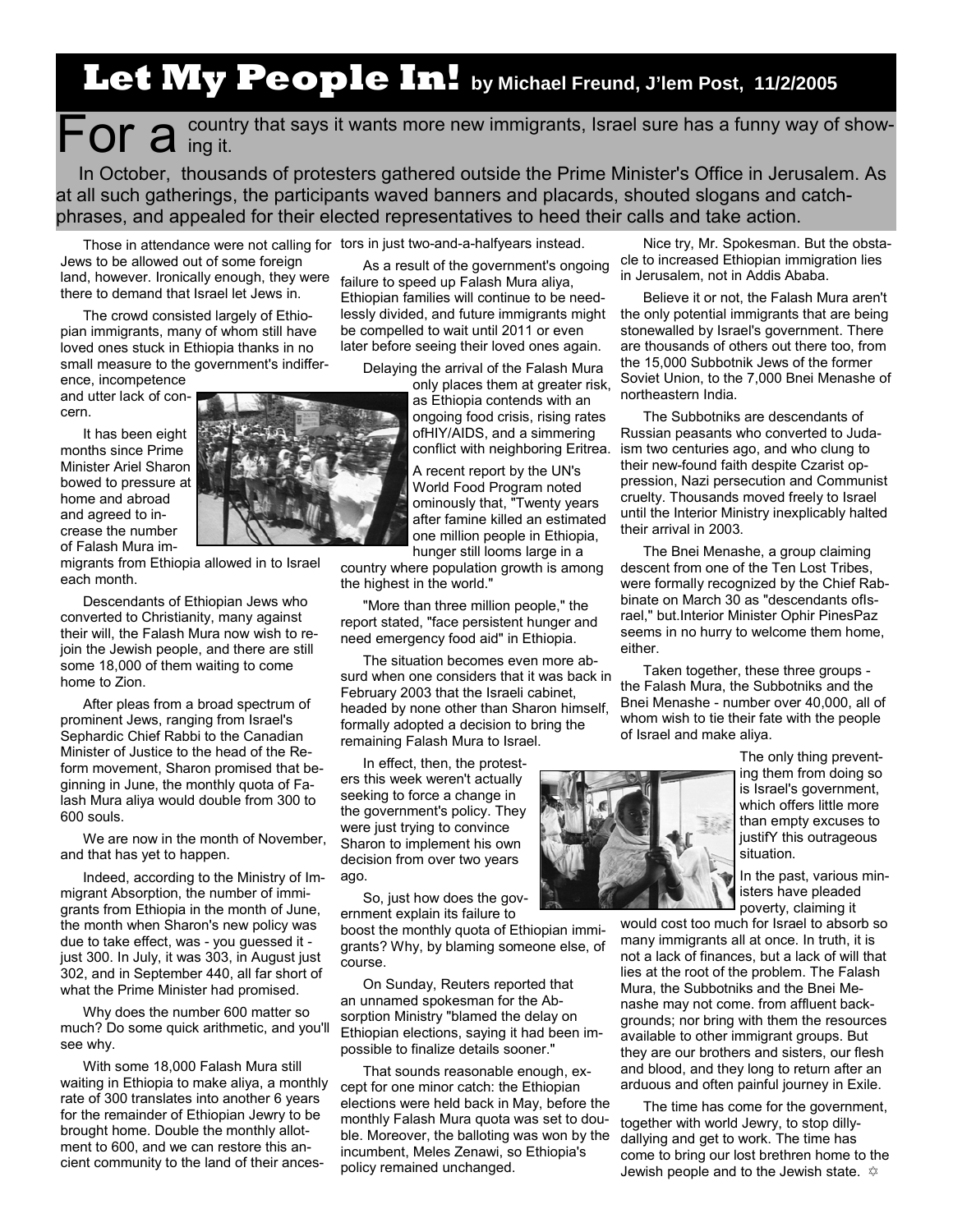## **SPIELBERG AND KUSHNER SMEAR ISRAEL**

By Andrea Levine, Executive director of CAMERA www.CAMERA.org

Steven Spielberg and an army of well-paid consultants and spinmeisters are pulling out Steven and tend off damaging criticism of the movie about the murder of Israeli Olympic athletes and the effort to track down the crime's masterminds. The campaign has even included courting family members of the slain men for endorsements to blunt a gathering storm of negative commentary from the likes of David Brooks in the *New York Times,* Leon Wieseltier in *The New Republic* and Andrea Peyser in the *New York Post*.

Briefly, the movie presents, via pulsepounding scenes of kidnapping, death, stalking and more death, the message that Israel was brutal, bungling and immoral in its reaction to the massacre. True, the hostage-takers were also brutal; but dispossessing Palestinians, we soon learn, lies at the root. Cultured Palestinians passionately explain: "We are for twenty-four years the world's largest refugee population. Our homes taken from us. Living in camps. No future. No food. Nothing decent for our children."

In *Munich* there are no Palestinians \*<sup>●</sup>\*○□□ **#** \* for the destruction of Israel -- as all Palestinian groups did then and, regrettably, leading groups continue to do today. On the contrary, in a contrived encounter between Avner, the movie's lead, and a PLO member, the latter insists he simply wants a homeland. He also blames Jews for turning the Palestinians "into animals" and charges them with exploiting guilt over the Holocaust.

In all of this one sees the biases of Tony Kushner, the radical playwright brought in by Spielberg to reshape the script. Kushner has repeatedly called the creation of Israel a "mistake," blamed Israel for "the whole shameful history of the dreadful suffering of the Palestinian people," and advocated policies to undermine the state.

Israelis in the film, including Prime Minister Golda Meir, do make their case. But the language is often self-incriminating and vengeful. Meir says: "I don't know who these maniacs are and where they come from. Palestinians -- they're not recognizable. You tell me what law protects people like this...Every civilization finds it necessary to negotiate compromises with its own values."

The charge that Israel believed targeting terrorist leaders compromises its values rather than affirms its obligation to seek every means to defend itself against aggression is pure Hollywood concoction. But spiraling self-doubt about the use of force is central to *Munich,* with one team member, an ambivalent bomb-maker who eventually

blows himself up, lamenting "We're Jews, Avner. Jews don't do wrong because our enemies do wrong...we're supposed to be righteous. That's a beautiful thing. That's Jewish..."

Thus, not only, in the film's account, was it futile to assassinate terrorist masterminds, because new and worse replacements sprang up to escalate the violence, but eliminating terrorists ostensibly destroyed the souls of the Jewish hit team.

During the movie's production, numerous Israelis with knowledge of the actual events disputed Spielberg's central themes. But the Hollywood director, along with



Kushner, ignored them and insisted on their own dark story.

In fact, historical accounts of Israel's decision to target leaders of Black September, the group responsible for Munich,

emphasize that the assault at the Olympics was part of a worsening series of terrorist attacks against Israel in 1972. Lod Airport had been struck twice in May with 32 killed. Only days after the September 5 Munich atrocity, an Israeli official was shot in Brussels, and two weeks later a letter bomb killed an Israeli in London.

Any nation supine in the face of such intensifying terrorism invites ever more fearsome attack. Yes, Israel's new countercampaign was reprisal for the Munich murders, but it was aimed at fighting back against a broad terrorist threat. What the various teams dispatched by Israel sought to do was standard in its general goal: Shift the balance and force the adversary onto the defensive, disrupting operations, planning and command structure.

None of this common sense about selfdefense and the context in which the Olympic massacre and Israeli reaction occurred are part of *Munich.* Instead, Israel's action battling its adversaries is cast as aberrant, bloody and counterproductive. It is no different from the assault of the terrorists and ostensibly spawns far greater violence.

Thus *Munich* is not fictionalized fact, but a falsehood at its core. Small falsehoods

too promote its thesis of Israeli culpability. For instance, Golda Meir is said to have shunned attending the murdered athletes' funerals for fear of being booed because she refused to negotiate with the terrorists - - yet as a *Jerusalem Post* piece reported one week after the killings, a poll found her the most popular figure in the nation. Meir as the war-like Israeli, refusing to settle matters in peaceful dialogue, fit the picture but not the facts.

The movie concludes that Israel should have, in Avner's recommendation, "arrested" the terrorists "like Eichman." And, perhaps inspired by Kushner's theme of the existence of Israel as a mistake, an embittered and hounded Avner abandons his homeland for all-American Brooklyn.

*Munich* offends on other counts. A leitmotif linking Jews and money will make more than a few viewers wince. A Mossad handler growls: "I *want* receipts!" We're not the Rothschilds, he says, just a small country. "We need receipts. You got me? Whatever you're doing somebody else is paying for it." Or: "A Jew and a Frenchman - we could haggle forever."

In other coarse invocations of supposed Jewish banter and attitudes, a team member demands a comrade drop his pants to "see if he's circumcised" when the teammate doesn't understand the need for Jewish violence. An argument among the team has one Israeli shouting: "The only blood that matters to me is Jewish blood!"

This and much like it is what passes for deep dialogue by two of America's leading entertainment lights. Indeed, it is stunning to watch *Munich* and realize that its director brought *Schindler's List* to the world. Where that was artistry drawn from truth, *Munich* is cinematic manipulation rooted in lies.

Evidently, exploring essential truths about Jews murdered 60 years ago by a regime that no longer exists and is widely reviled is one thing. Defending the truth about Jews who, over the last half century, have continued to be targeted for murder by Palestinians, Arab states, and in recent decades Iran, and whose stalkers have enjoyed the support of the U.N., scores of NGO's, and perhaps attendees of Hollywood dinner parties, is quite another.  $\hat{\varphi}$